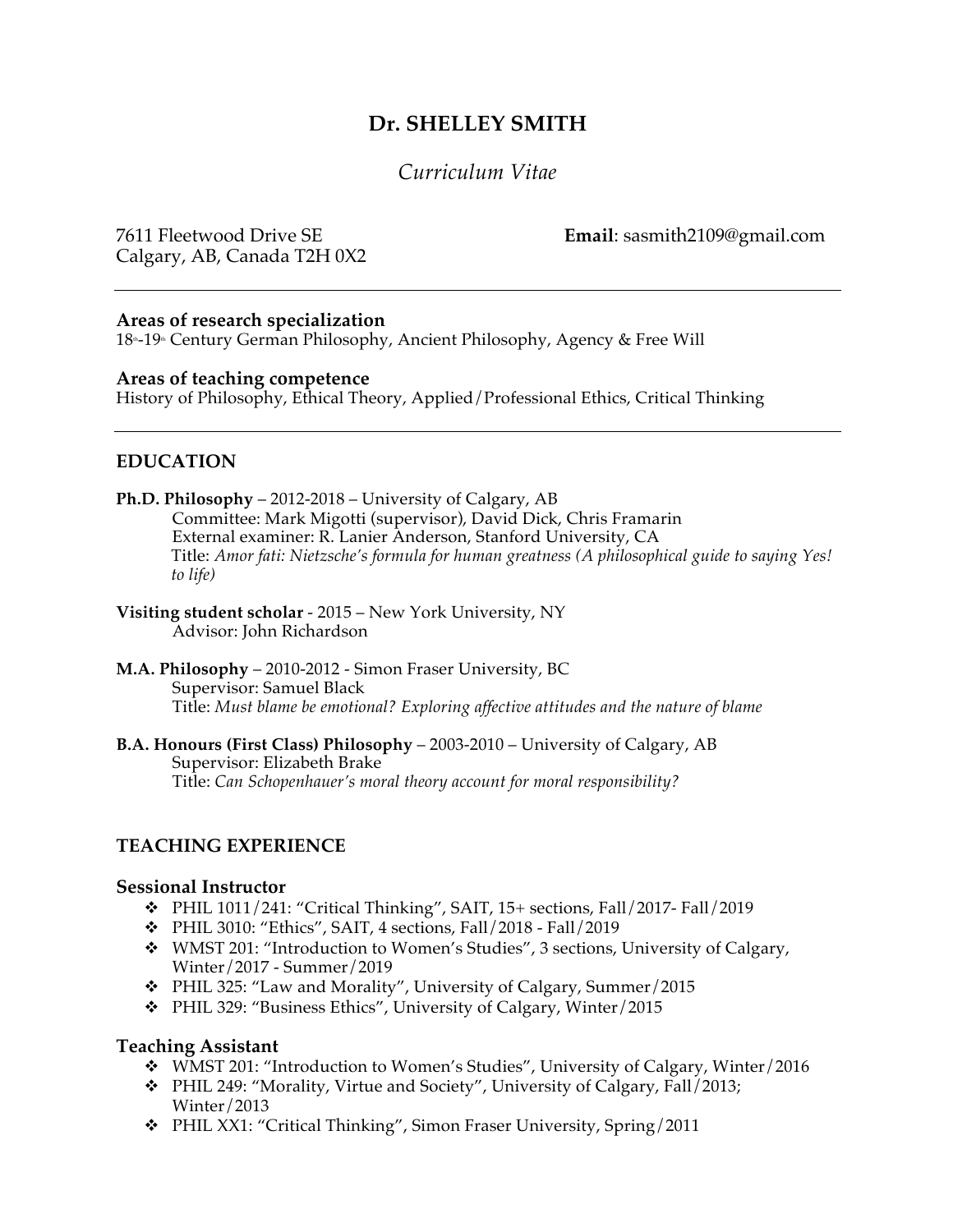v PHIL 120: "Introduction to Moral Philosophy", Simon Fraser University, Fall/2010

## **PROFESSIONAL DEVELOPMENT**

- v **Instructional Skills Workshop (ISW)** (4 day course)**,** Centre for Instructional Technology and Development (CITD), SAIT, August 2017
- v **Teaching With Technology** (mini workshop), Taylor Institute of Teaching and Learning, University of Calgary, September 2016

## **PRESENTATIONS**

#### **Invited Talk**

v *Amor fati* **and Will to Power: On the Coherence of Nietzsche's Philosophy**, Apeiron Society for The Practice of Philosophy, Calgary, AB, November 2016.

## **Professional Conferences** (peer reviewed)

- v **A Subterranean Adventure: Nietzsche's Critique of Freedom and Responsible Agency**, American Philosophical Association (APA), Pacific Division, San Francisco, CA, April 2016.
- v **Strong Enough: Nietzsche on Freedom, Agency, and Responsibility**, Canadian Philosophical Association (CPA), Ottawa, ON, June 2015.
- v **Metaphysical Freedom and Moral Responsibility: Strawson's Impasse and Nietzsche's Critique**, Western Canadian Philosophical Association (WCPA), Winnipeg, MB, October 2013.
- v **Moral Emotions and the Nature of Blame**, WCPA, Victoria, BC, October 2012.

## **Comments**

- v **Ignorance in Frankfurt-style Cases**, William Simkulet, WCPA, Edmonton, AB, October 2016.
- v **Trembling in Time: Music as Subjectivity in Hegel's Aesthetics**, Rachel Elliott, Society for Existential and Phenomenological Theory and Culture, Calgary, AB, June 2016.
- v **Moore's Trolley: Cashing Out the Causal Connection between Moral Permissibility**  and Blameworthiness, Andrew Ball, 1<sup>\*</sup> Annual Graduate Philosophy Conference, University of Calgary, April 2012.

## **COMPETITIVE AWARDS AND SCHOLARSHIPS**

- v Queen Elizabeth II Graduate (Doctoral) Scholarship 2016-2017 (\$15,000)
- v SSHRC (Social Sciences and Humanities Research Council) doctoral fellowship 2012- 2016 (\$80,000)
- v SSHRC Joseph Armand Bombardier CGS MA scholarship 2011-2012 (\$17,500)
- $\div$  Benjamin Gallay Scholarship Award undergraduate scholarship 2007 (\$500)

# **PROFESSIONAL ACTIVITY AND SERVICE**

## **Professional Activity**

v Reviewer, Oxford University Press (Canada), 2015